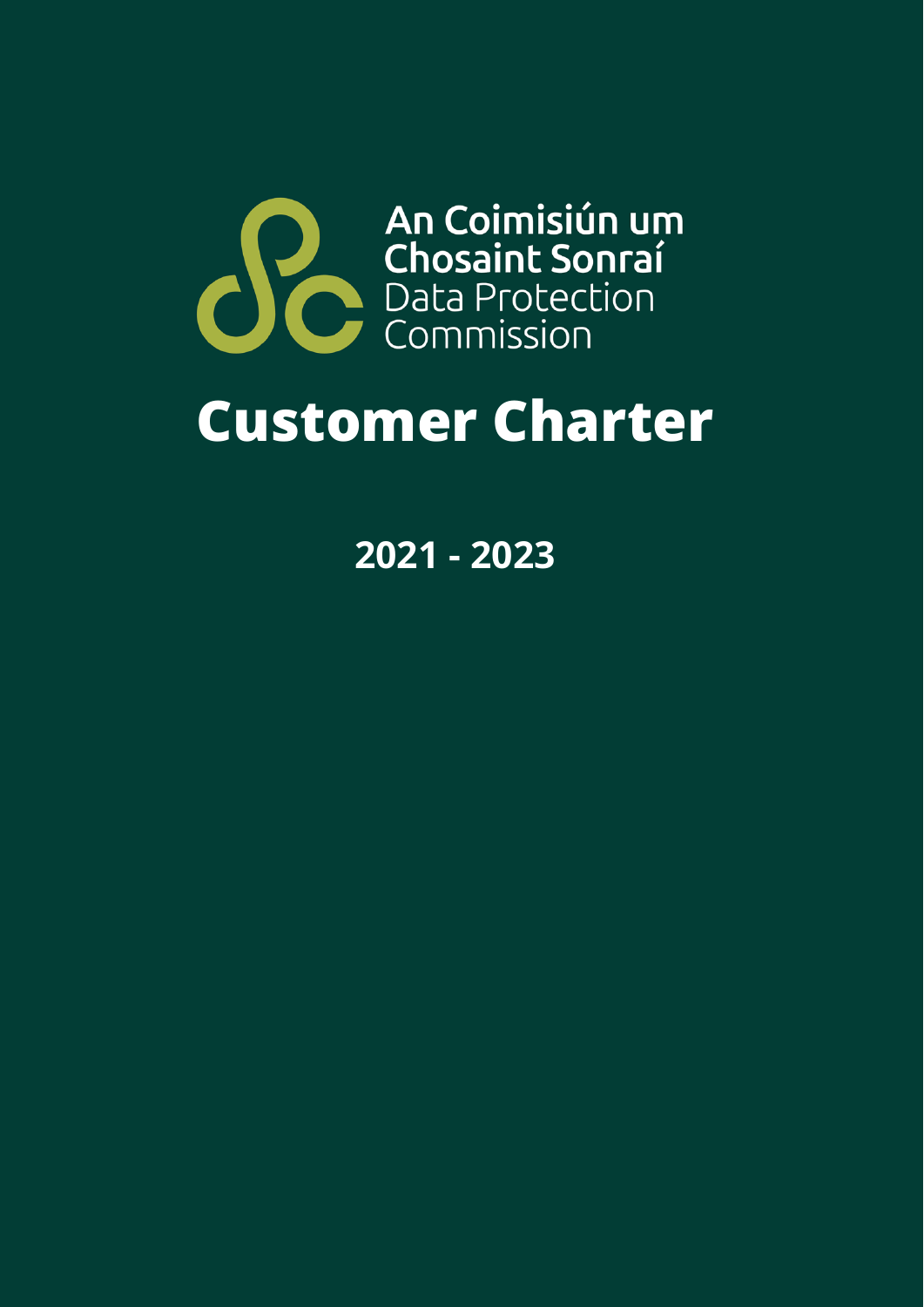# **Contents**

| 3. Timelines in relation to queries, concerns and complaints under the Data Protection legislation 7 |
|------------------------------------------------------------------------------------------------------|
|                                                                                                      |
|                                                                                                      |
|                                                                                                      |
|                                                                                                      |
|                                                                                                      |
|                                                                                                      |
|                                                                                                      |
|                                                                                                      |
|                                                                                                      |
|                                                                                                      |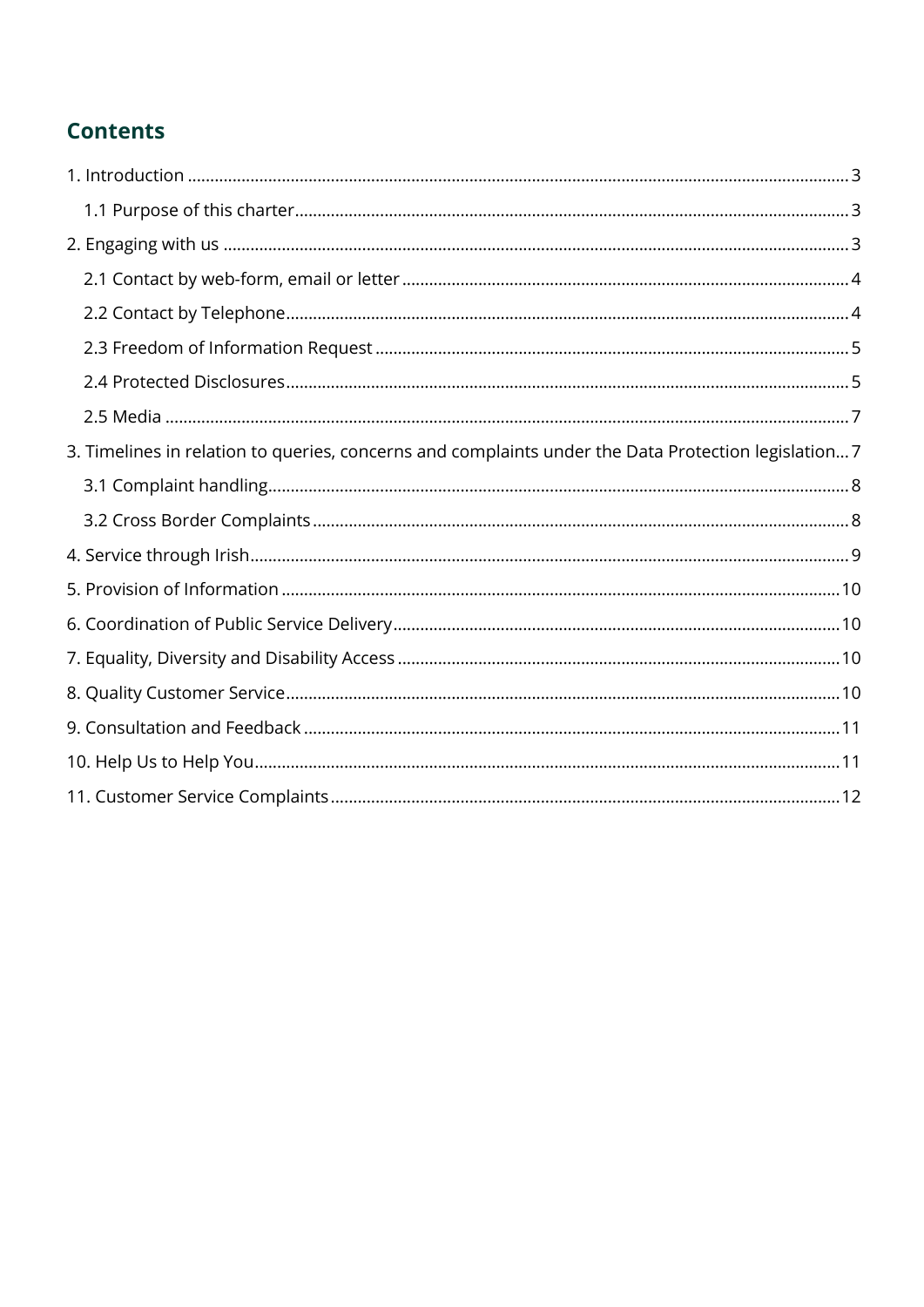# <span id="page-2-0"></span>**1. Introduction**

The Data Protection Commission (DPC) is the national independent authority responsible for upholding the fundamental right of individuals in the EU to have their personal data protected. The DPC is the Irish supervisory authority for the General Data Protection Regulation (GDPR), and also has functions and powers related to other important regulatory frameworks including the Irish ePrivacy Regulations (2011) and the EU Directive known as the Law Enforcement Directive.

Further information is available on our website [www.dataprotection.ie o](http://www.dataprotection.ie/)r by contacting our Office by phone on 076 110 4800 or by emailing [info@dataprotection.ie.](mailto:info@dataprotection.ie)

## <span id="page-2-1"></span>*1.1 Purpose of this charter*

This charter sets out the standard of service we aim to provide you, our customer. The DPC has a very broad and multi-layered remit, in terms of the range of its supervisory, advisory, enforcement and awareness-raising functions, and also in terms of its scope in monitoring the compliance of processing of personal data by every type of organisation based in Ireland, in both a national and international context. This charter applies to all our customers including, a data subject (i.e. an individual) or a data controller (an organisation that collects and controls personal data) or a data processor (an organisation carrying out a task involving the use of personal data, on behalf of a data controller) or a representative of one of these.

As an organisation, we aim to deliver an informative and constructive service to our customers in relation to data protection. We also aspire to have a relationship with our customers that is characterised by courtesy, efficient and effective service delivery and the minimum of delay.

# <span id="page-2-2"></span>**2. Engaging with us**

If you have a query, concern or complaint regarding a data protection matter, you can engage with the DPC in the following ways:

- By web-form on our website;
- By email;
- By telephone to our Helpdesk; or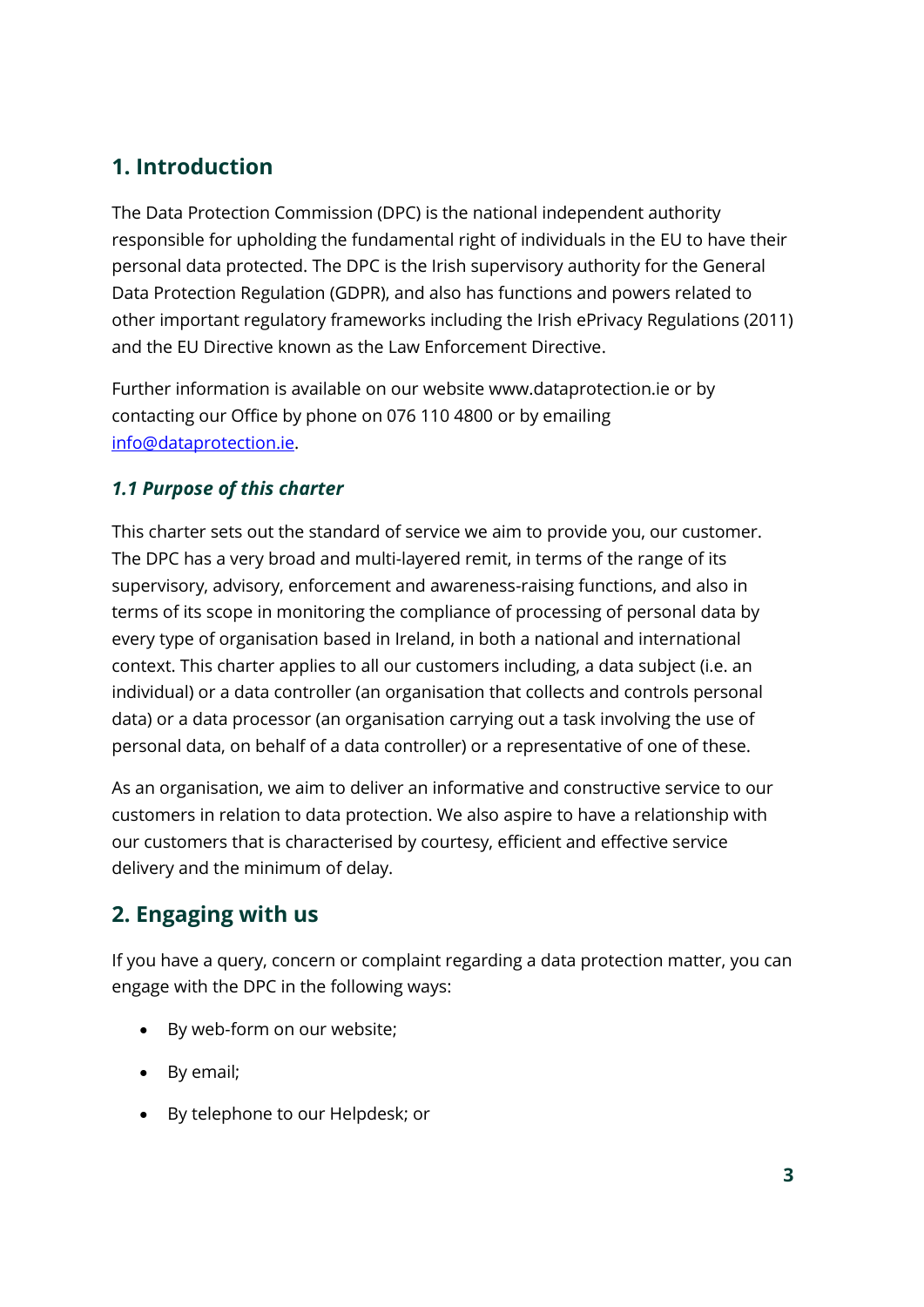• By post.

The most effective way to contact the DPC regarding queries or complaints is by means of the web- forms, which are available on the DPC's website: [www.dataprotection.ie](http://www.dataprotection.ie/)

It is important to note that the DPC is not in a position to provide a public office facility and therefore we are unable to offer face-to-face meetings. If however you are not in a position to engage with this office by the above-mentioned means, please contact our Accessibility Officer on **DPCAccessibilityOfficer@dataprotection.ie** 

## <span id="page-3-0"></span>*2.1 Contact by web-form, email or letter*

As outlined above, the best way to engage with the DPC is by means of the web-forms available on the DPC website. Completing these web-forms is intended to assist you in presenting your query or complaint in a structured way and assists our team in quickly understanding the nature of your query or complaint. Engaging with the DPC by means of the web-forms allow us to manage queries, complaints and correspondence as efficiently as possible, and ensures that our resources are dedicated to examining complaints and investigations.

It is the DPC policy to only address and respond to correspondence that is directly addressed to the DPC. In instances where the DPC is copied on an email or letter as a courtesy and the correspondence is not sent to us directly, the correspondence will not receive a response from our Office. The DPC shreds documents received and does not retain physical copies, and the DPC recommends that you do not send original versions of documents attached to postal correspondence.

## <span id="page-3-1"></span>*2.2 Contact by Telephone*

The DPC provides a telephone information service that is open from 9.15am - 5.30pm Monday to Thursday and 9.15am to 5.15pm on Fridays.

Please note that the purpose of the telephone information service is to guide and direct you towards information that may be relevant to your query or concern. If your query raises complex issues, the Information Unit team will ask you to submit your query by web-form or email to ensure that a considered answer is supplied.

It is important to note that information provided by the DPC's Information Service **does not purport to represent legal advice or to be a formal sanction** or endorsement of the activities of any parties.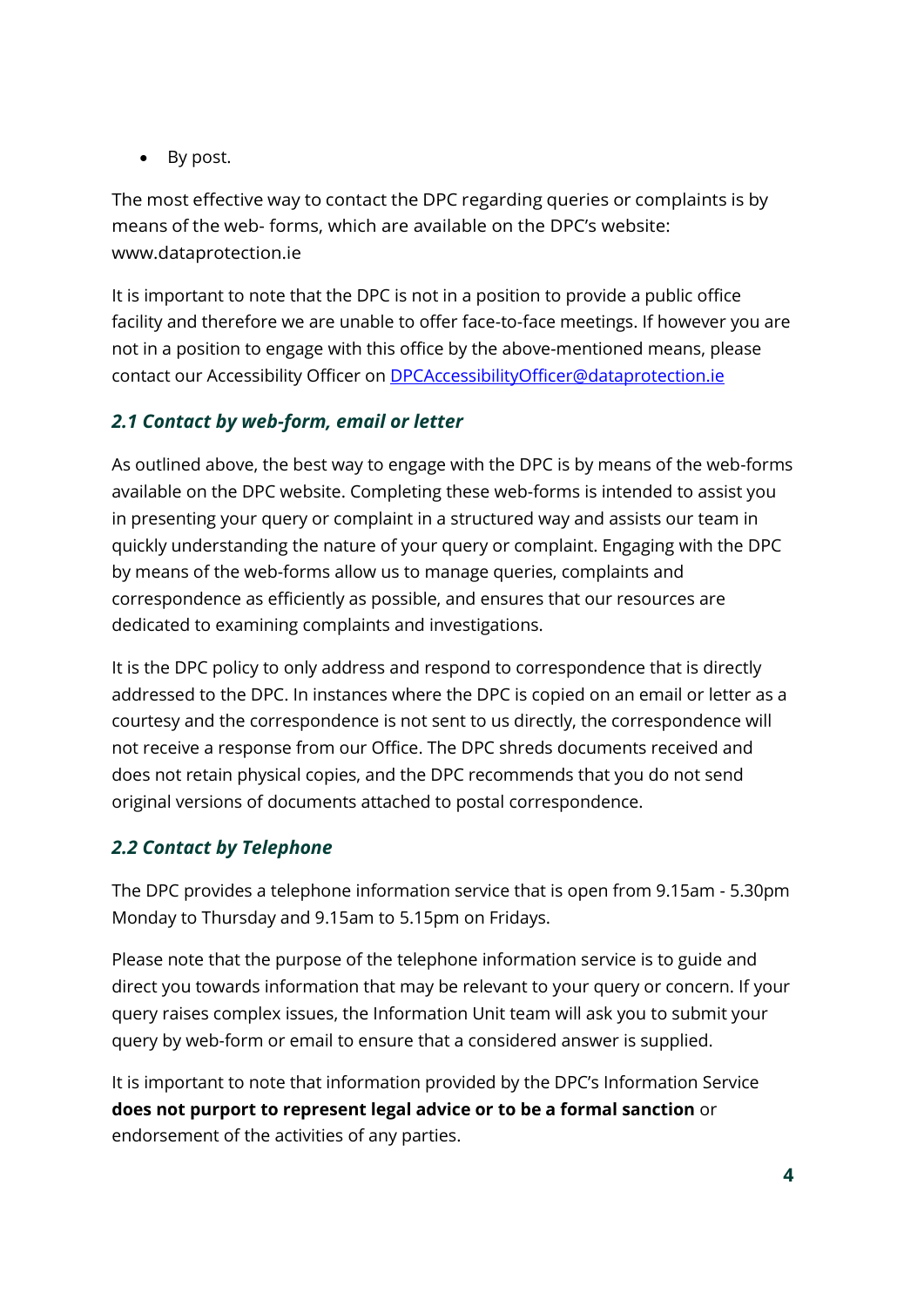We will endeavour to answer calls as quickly as possible, and aim to answer 80% of telephone calls within **15 seconds** during our telephone information service opening hours; Monday to Thursday, 09.15 to 5.30pm and 9.15am to 5.15pm on Friday.

When voicemail is in use, we will ensure that customers leaving messages receive a call back as soon as possible.

We will give you our name upon answering the call and we will be courteous and helpful to you at all times.

If you are calling in relation to an existing concern that has progressed to complaint handling within the DPC, a message will be taken and the case officer will respond to your query after a review of the file. It should be noted that a direct email or postal address is provided when matters progress to the complaint handling stage and a case officer is assigned, and we would encourage use of this direct method of contact for updates or to provide additional material.

It is not permissible to record calls made to the DPC at any time. Where it is apparent that a call is being recorded, the caller will be asked to stop recording and, if they do not do so, they will be advised that the call will be ended.

## <span id="page-4-0"></span>*2.3 Freedom of Information Request*

Since the 14 April 2015, the DPC is partially subject to the Freedom of Information Act 2014 (FOI). The DPC is subject to the Freedom of Information Act only in respect of records concerning the general administration of the DPC, and only specifically those created after 21 April, 2008.

Consequently, records relating to, for example, the DPC's supervisory, regulatory, consultation, complaint-handling or investigatory functions (including case files) **are not releasable under the Act**.

For further information on FOI and how to make a request to the DPC please click [here.](https://dataprotection.ie/en/who-we-are/corporate-governance/freedom-information)

## <span id="page-4-1"></span>*2.4 Protected Disclosures*

The [Protected Disclosures Act 2014](http://www.irishstatutebook.ie/eli/2014/act/14/enacted/en/pdf) is legislation enacted to provide protection to employees who wish to raise a concern relating to potential wrongdoing in the workplace. The Act sets out a number of ways in which disclosures can be made to employers as well as to external bodies.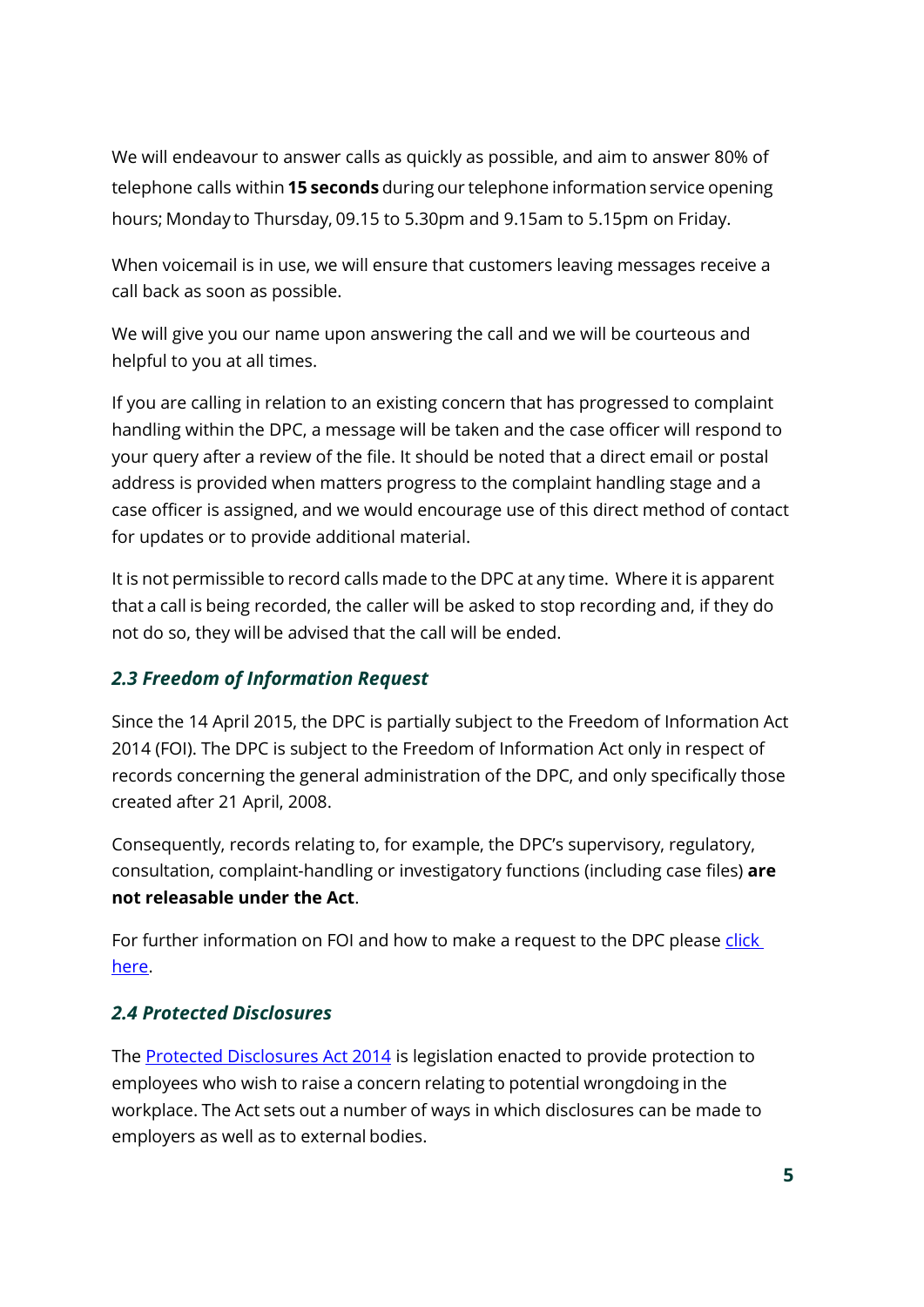### **Role of the Data Protection Commission**

Section 7 of the Protected Disclosures Act 2014 provides that protected disclosures may be made to certain external regulators, referred to as "prescribed persons" in the Act. These prescribed persons are listed in Statutory Instrument 367/2020.

The DPC is a prescribed person under Section 7 of the Protected Disclosures Act 2014 and Statutory Instrument 367/2020. This means that employees may make protected disclosures to the DPC regarding compliance with the Data Protection Acts.

However, the Protected Disclosures Act 2014 will only apply to disclosures made to the DPC in this way if:

The person making the disclosure reasonably believes that the relevant wrongdoing relates to compliance with the Data Protection Acts; and

The person making the disclosure reasonably believes that the information disclosed, and any allegation contained in it, are substantially true.

All protected disclosures, however made, are taken seriously and all efforts are made to address appropriately the issues raised.

In general, protected disclosures made to the DPC are dealt with on a confidential basis. There are some exceptions to this, for example, if identifying the person making the disclosure is essential to the effective investigation of matters raised.

#### **How to make a disclosure**

To make a disclosure to the DPC please email [protecteddisclosures@dataprotection.ie](mailto:protecteddisclosures@dataprotection.ie)

A disclosure should contain:

Name of the individual making the disclosure and contact details,

Name of the organisation(s) involved, and

As many details as possible regarding the concerns.

<span id="page-5-0"></span>We will acknowledge disclosures within 14 days of receipt and will assess the information provided.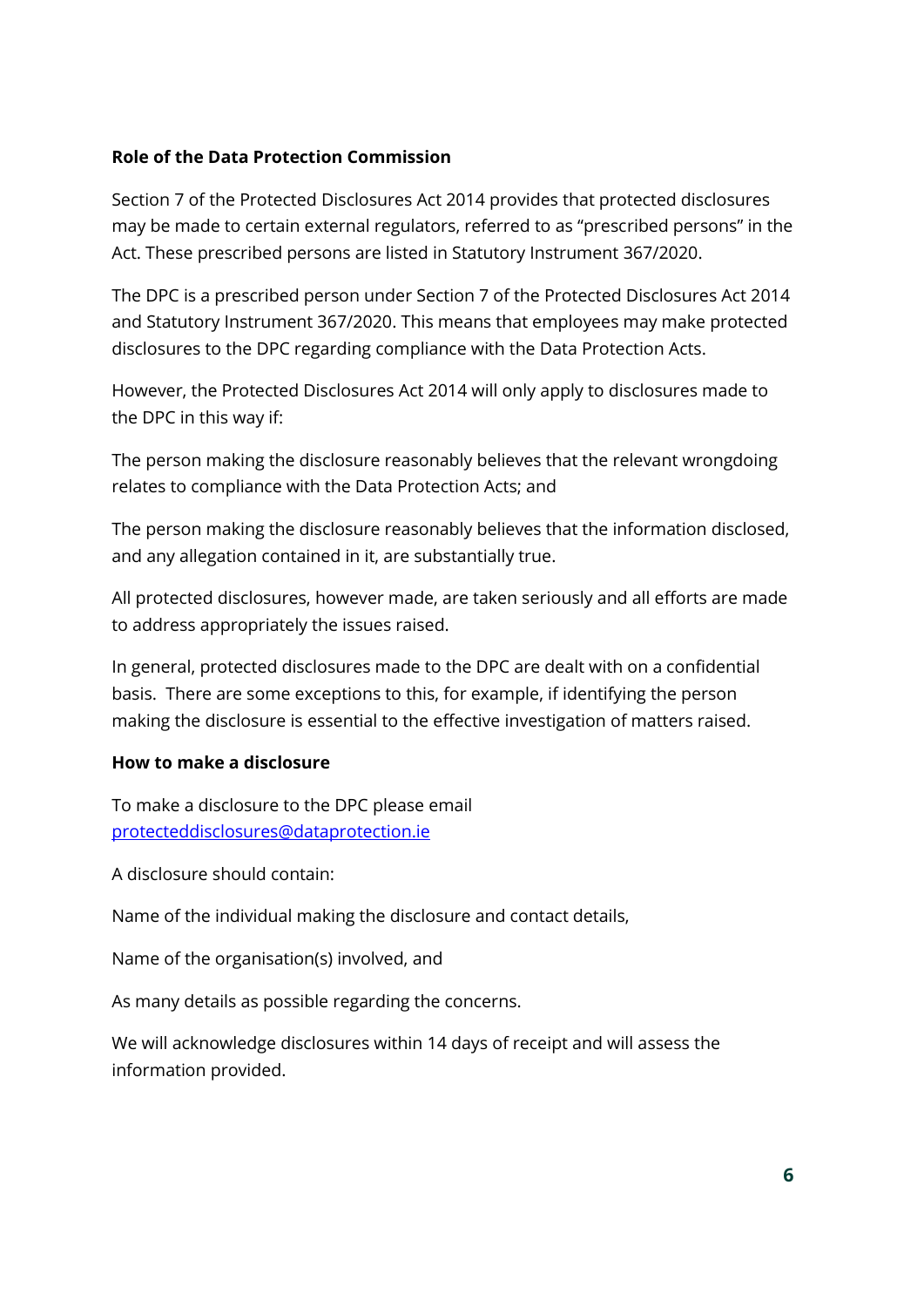## *2.5 Media*

At the DPC, the Communications Unit has a central role in conveying the work of the office to the media as well as the wider public. The DPC will release information to customers via:

- its Website [\(www.dataprotection.ie\)](http://www.dataprotection.ie/); and
- its Twitter account [\(https://twitter.com/dpcireland\)](https://twitter.com/dpcireland).

The DPC also releases information via Blogs and Podcasts which may be accessed via our website [www.dataprotection.ie](http://www.dataprotection.ie/) 

Information regarding how the DPC engage with the media in responding to queries and requests, and issuing press releases and other information communicating the work of the office may be found at [https://www.dataprotection.ie/en/news](https://www.dataprotection.ie/en/news-media/contact-us)[media/contact-us](https://www.dataprotection.ie/en/news-media/contact-us)

# <span id="page-6-0"></span>**3. Timelines in relation to queries, concerns and complaints under the Data Protection legislation**

We will acknowledge all new queries and concerns **within three days**, keep you advised of progress on your case, and inform you as promptly and clearly as possible of the outcome.

For queries received by web-form, email or letter:

- We will acknowledge correspondence (queries) within **3 working days**.

- We aim to reply within **20 working days.** In doing so, we will communicate clearly, providing you with relevant information or an update regarding your correspondence. Complex matters can require longer time frames. Complaints will only undergo an initial assessment during this timeframe and complex complaints may require further assessment and/or additional information before being progressed - we will advise you of this.

- If your email is in relation to an existing case, we will be in contact with you at our earliest opportunity.

- We will endeavour to answer calls as quickly as possible, and aim to answer 80% of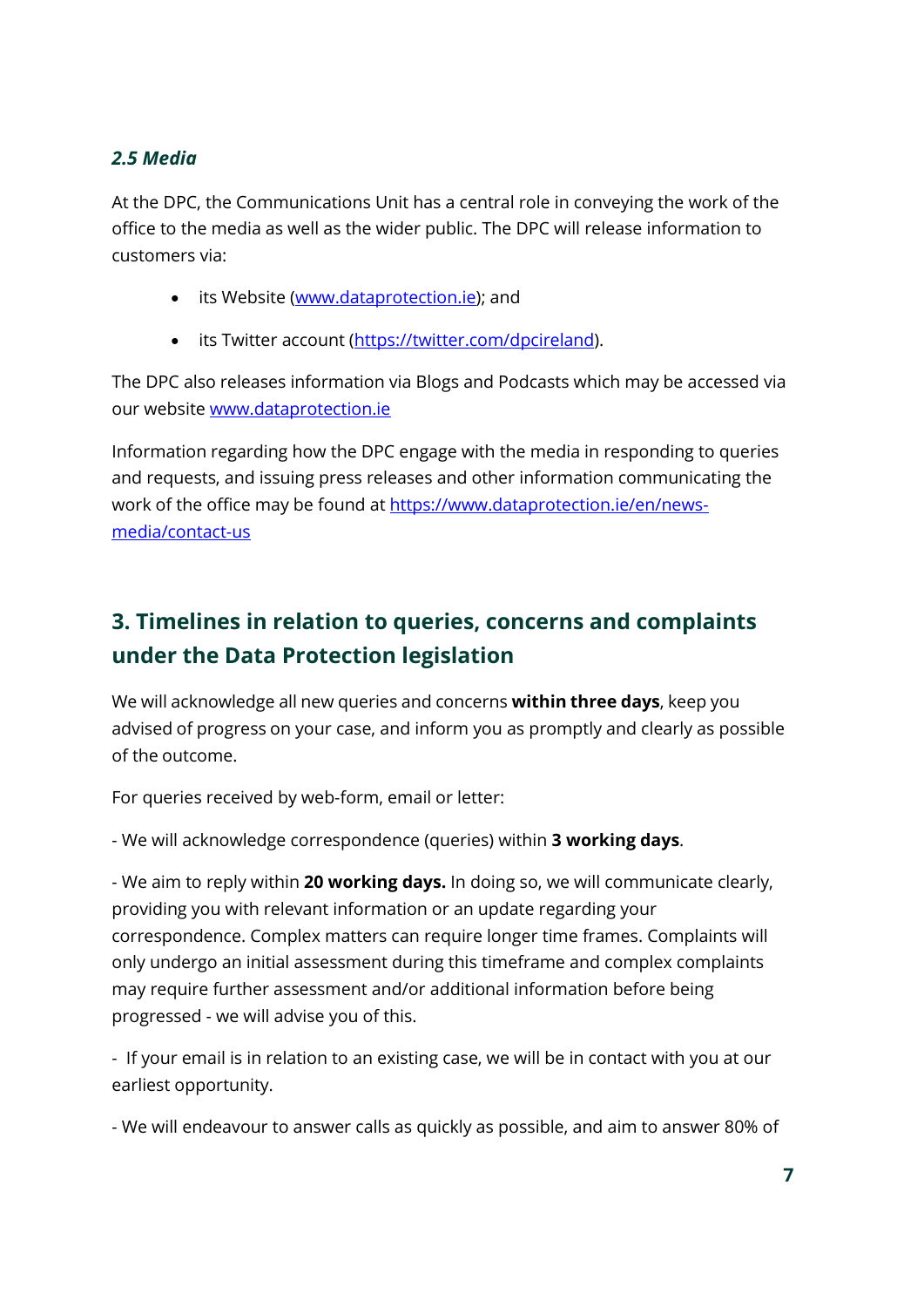telephone calls within 15 seconds during our telephone information service opening hours (Monday to Friday, 09.15hrs - 5.30pm (5.15pm on Friday).

The Data Protection Act 2018 sets out the process by which the DPC handles complaints. When a complaint is received, the DPC may seek to achieve an amicable resolution of the complaint between the data subject and the data controller / processor, where it is appropriate to do so in accordance with the Act. If a complaint cannot be amicably resolved, then the complaint will proceed to the complainthandling stage.

## <span id="page-7-0"></span>*3.1 Complaint handling*

All complaints will be handled in accordance with the principles of natural justice. The data controller, as well as the complainant, will be kept up to date as to the status of the complaint. Depending on the nature and complexity of the complaint, it may take a number of months for a complaint to be concluded. The Data Protection Act 2018 outlines a number of steps the office may take to resolve complaints $^{\intercal}$ , and we will advise in writing of the outcome of your complaint.

## <span id="page-7-1"></span>*3.2 Cross Border Complaints*

l

The DPC is one of the data protection supervisory authorities in the European Economic Area (EEA). Examples of other supervisory authorities include CNIL in France and BfDI in Germany. If you have a data protection complaint about an organisation (i.e. a data controller or a data processor) which relates to cross-border processing $^2$  it may be dealt with either by the DPC or by another supervisory authority.

If your complaint relates to cross-border processing and the organisation is either based only in Ireland or its main establishment $^3$  in the EEA is in Ireland, then

<sup>1</sup> [https://dataprotection.ie/en/individuals/exercising-your-rights/complaints-handling-investigations-and](https://dataprotection.ie/en/individuals/exercising-your-rights/complaints-handling-investigations-and-enforcement-individuals)[enforcement-individuals](https://dataprotection.ie/en/individuals/exercising-your-rights/complaints-handling-investigations-and-enforcement-individuals)

<sup>&</sup>lt;sup>2</sup>"Cross-border processing" is defined in the GDPR and includes processing of personal data which is carried out by an organisation located in a number of EU Member States or processing of personal data carried out by an organisation which substantially affects data subjects in more than one EU Member State.

<sup>&</sup>lt;sup>3</sup> The "main establishment" of a data controller is determined by where the controller has its central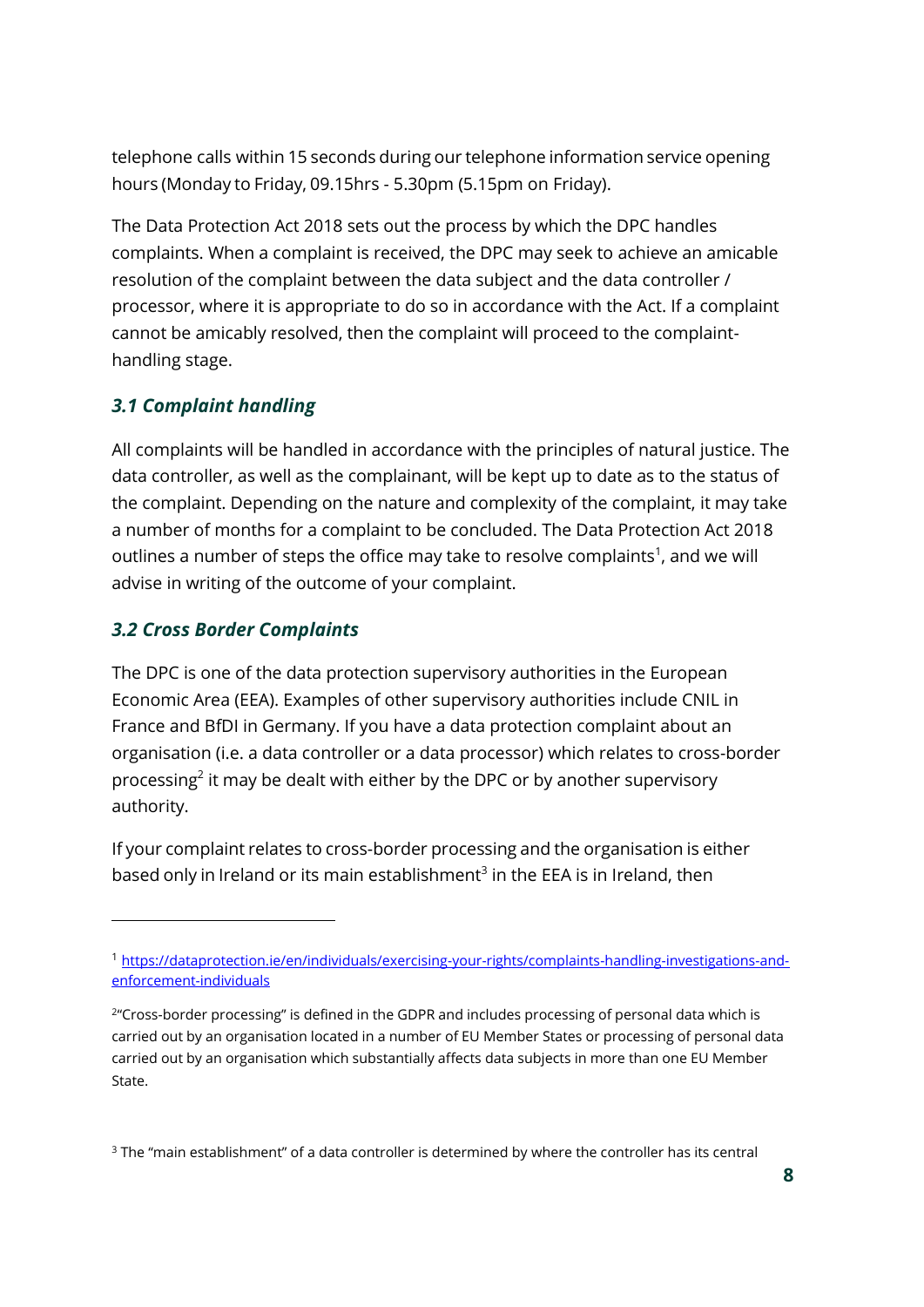generally, the DPC will handle your complaint.

However, if your complaint relates to cross-border processing and the relevant organisation's main establishment in the EEA is **not** in Ireland, the supervisory authority in the country where that organisation's main establishment is based will generally be the supervisory authority which will handle your complaint $^{\rm 4}$ . The supervisory authority where that organisation's main establishment is located is also known as its "lead supervisory authority". Supervisory authorities must cooperate in respect of complaints which involve cross-border processing (subject to limited exceptions) in order to ensure that the GDPR is applied consistently.

If your complaint relates to cross-border processing and the DPC is **not** the lead supervisory authority for the organisation concerned, the DPC may need to liaise with another supervisory authority (i.e. lead supervisory authority for that organisation) in order to progress your complaint. Even though another supervisory authority may be progressing your complaint, the DPC will continue to be the sole point of contact for you in relation to your complaint and will provide you with updates about the progress of your complaint. You may experience longer timeframes in relation to cross border complaints where the DPC is not lead supervisory authority, particularly in cases where the lead supervisory authority's working languages do not include English, but this will not otherwise affect the handling of your complaint.

# <span id="page-8-0"></span>**4. Service through Irish**

 $\overline{a}$ 

We will ensure that people who wish to conduct their business through Irish are facilitated, and we will respond in Irish to correspondence received in Irish. We will respond in Irish to telephone callers who wish to speak in Irish, immediately where possible, or offer to have the call returned promptly by a member of staff who can deal with the query in Irish.

We will publish documents such as our Annual Report in both Irish and English; the Irish language version of our website will be maintained to ensure that it is an up-todate, accurate and a useful resource. We will develop the capacities of our staff to provide services through Irish and we will otherwise comply with the commitments

place of administration or where the decisions on the purposes and means of the processing of personal data are taken. Similarly, a processor's main establishment is deter- mined by the location of its central place of administration or where its main processing activities take place.

<sup>4</sup> This is known informally as the operation of the "One Stop Shop".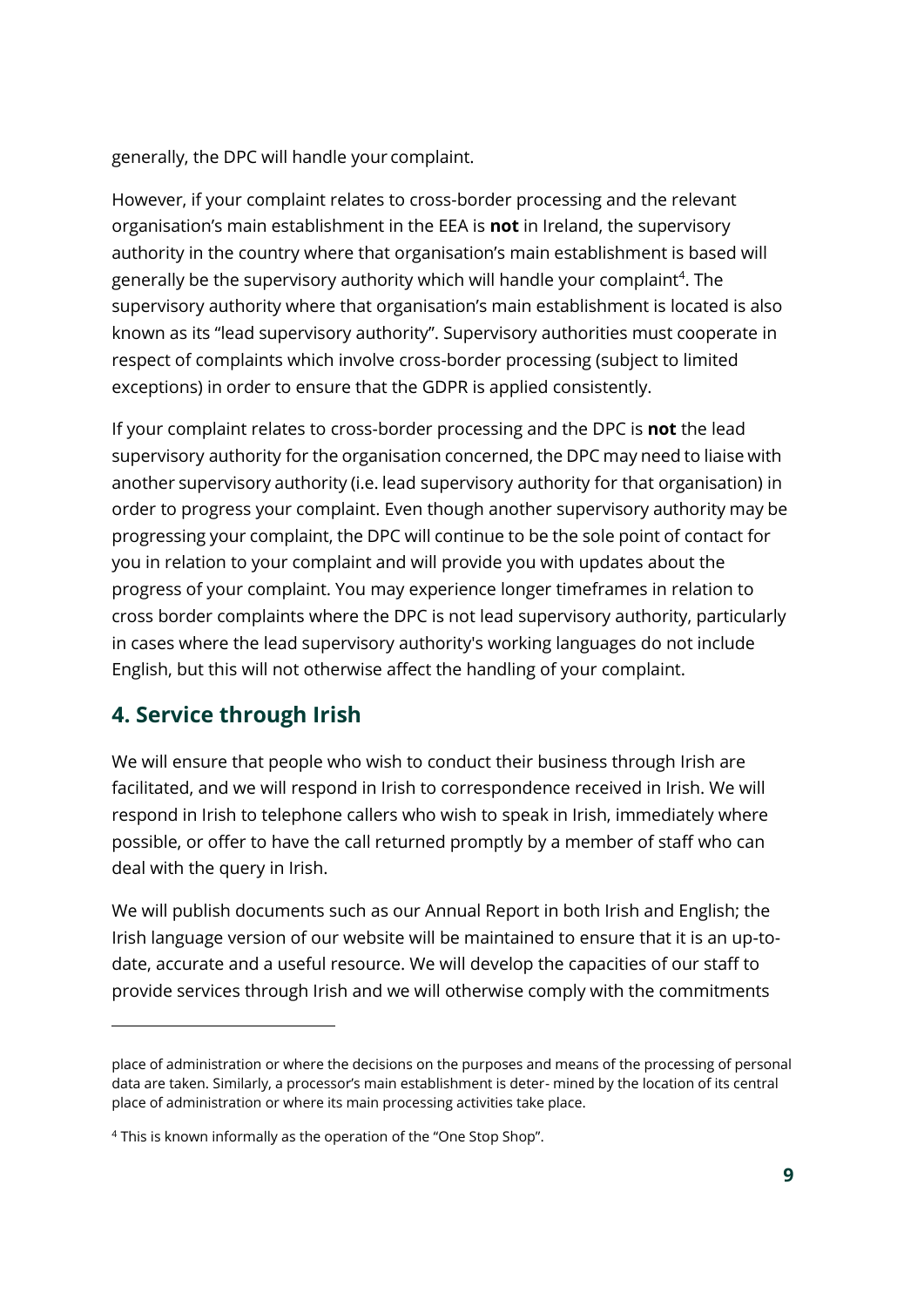set out in our Language Scheme.

## <span id="page-9-0"></span>**5. Provision of Information**

We will provide information regarding data protection matters, using language and media that is suitable for our customers' needs (subject to resource constraints).

It is important to note that information provided by the DPC's Information Service does not purport to represent legal advice or to be a formal sanction or endorsement of the activities of any parties.

# <span id="page-9-1"></span>**6. Coordination of Public Service Delivery**

We will ensure a high level of co-ordination with relevant bodies such as the Irish Human Rights and Equality Commission, the Commission for Communications Regulation (ComReg), the Information Commissioner, the Regulator of Premium Rate Services (Regtel) and the Competition and Consumer Protection Commission (CCPC) as a central element of service delivery. Our international mutual assistance obligations mean that supervisory authorities in other jurisdictions, as well as the EU Commission for instance, are also our customers and we will continue to meet our responsibilities in this area through effective liaison with these bodies.

# <span id="page-9-2"></span>**7. Equality, Diversity and Disability Access**

We are committed to providing a service to customers that upholds their rights to equal treatment established by equality and disability legislation. We are committed to meeting our Public Sector Equality and Human Rights Duty obligations under Section 42 of the Irish Human Rights and Equality Commission Act 2014, and will report, in an accessible manner, our achievements in our annual reports.

We will aim to ensure that our services and facilities are accessible to all our customers, including those who may require special assistance.

If you need assistance engaging with the DPC, please contact our **Accessibility Officer**.

# <span id="page-9-3"></span>**8. Quality Customer Service**

We are committed to providing the best possible service for our customers. We welcome your help in providing this service by making any comments, suggestions or complaints about the service you receive, or the way in which it is delivered.

If you wish to make a complaint, it should be made in the first instance to the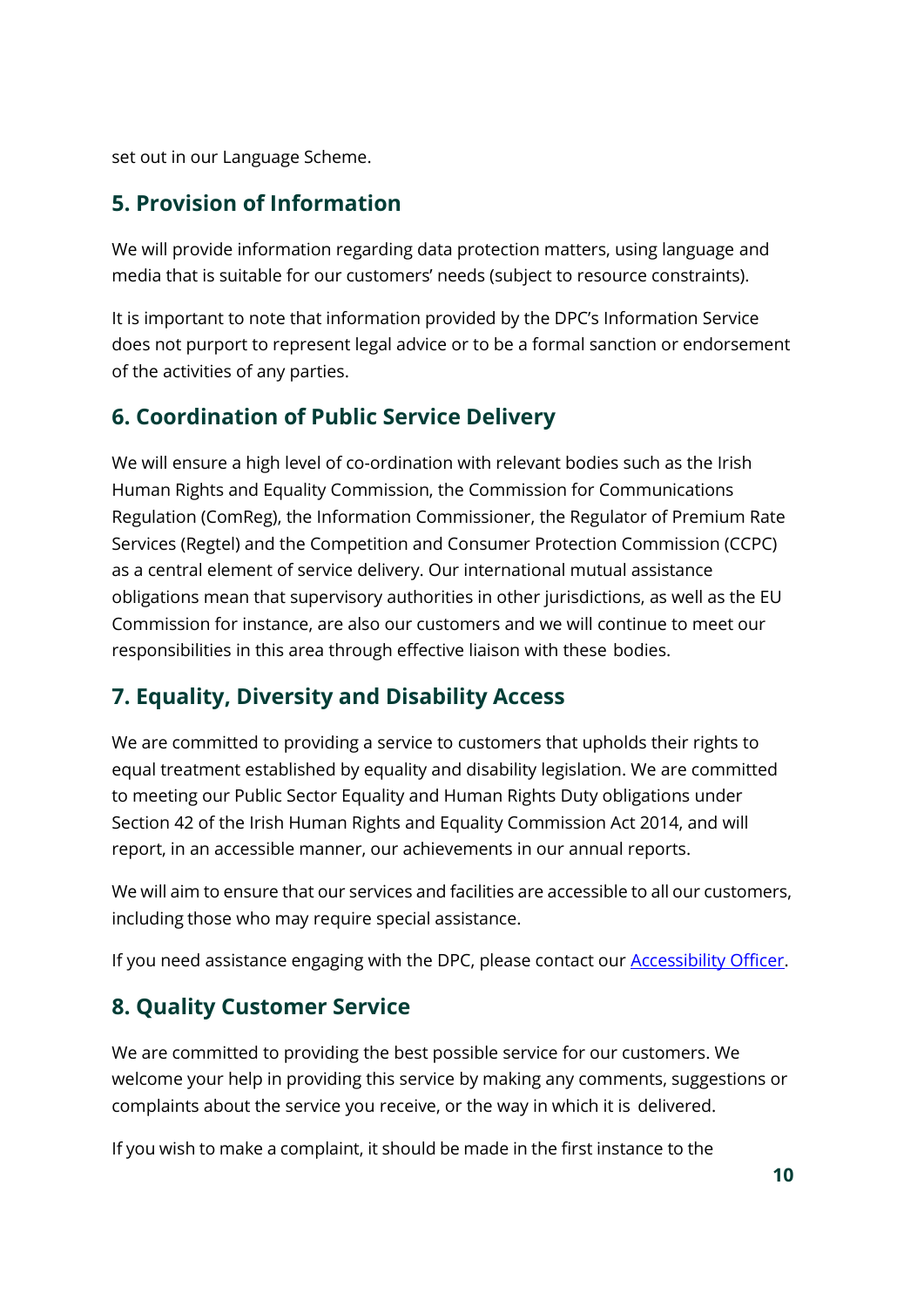supervisor at the point of service, and we will do our best to resolve these complaints to your satisfaction. If the issue remains unresolved or you feel the service you received did not meet the standards outlined in this Customer Service Charter, you can appeal by lodging a formal complaint with our Customer Service Complaints unit. The role of Customer Service Complaints does not impact on the outcome of cases, but it is to formally review your complaint against the commitments specified under this Charter.

We wish to maintain an accessible, transparent and easy-to-use system of dealing with complaints about the quality of service provided by the DPC. We welcome customers' views on how we can improve our services. We will try to address customer concerns at the point of service if at all possible.

It is important to note that the Customer Service Complaint email provided below is only for members of the public who wish to provide feedback or make a complaint in relation to the services provided by the DPC. If you have a general query or wish to make a complaint about a data protection issue, please contact [info@dataprotection.ie.](mailto:info@dataprotection.ie)

The DPC operates under a legislative framework which dictates and informs our decision making processes. For more information on our legislative frameworks please click [here.](https://dataprotection.ie/en/who-we-are/data-protection-legislation)

# <span id="page-10-0"></span>**9. Consultation and Feedback**

We welcome your comments and suggestions on this Charter and on how we can improve our service in the future. You can email these comments to us at [customerservice@dataprotection.ie](mailto:customerservice@dataprotection.ie)

## <span id="page-10-1"></span>10. Help Us to Help You

You can help us to give you a high quality service if you:

- Complete the online web-forms to assist us with your query. Quote any relevant reference number in all communications with us,
- [Check our website www.dataprotection.ie f](http://www.dataprotection.ie/)or information which may assist you.
- Engage with us in a collaborative and respectful manner.

The DPC also has a Managing Unreasonable Behaviour and Contacts policy in place.